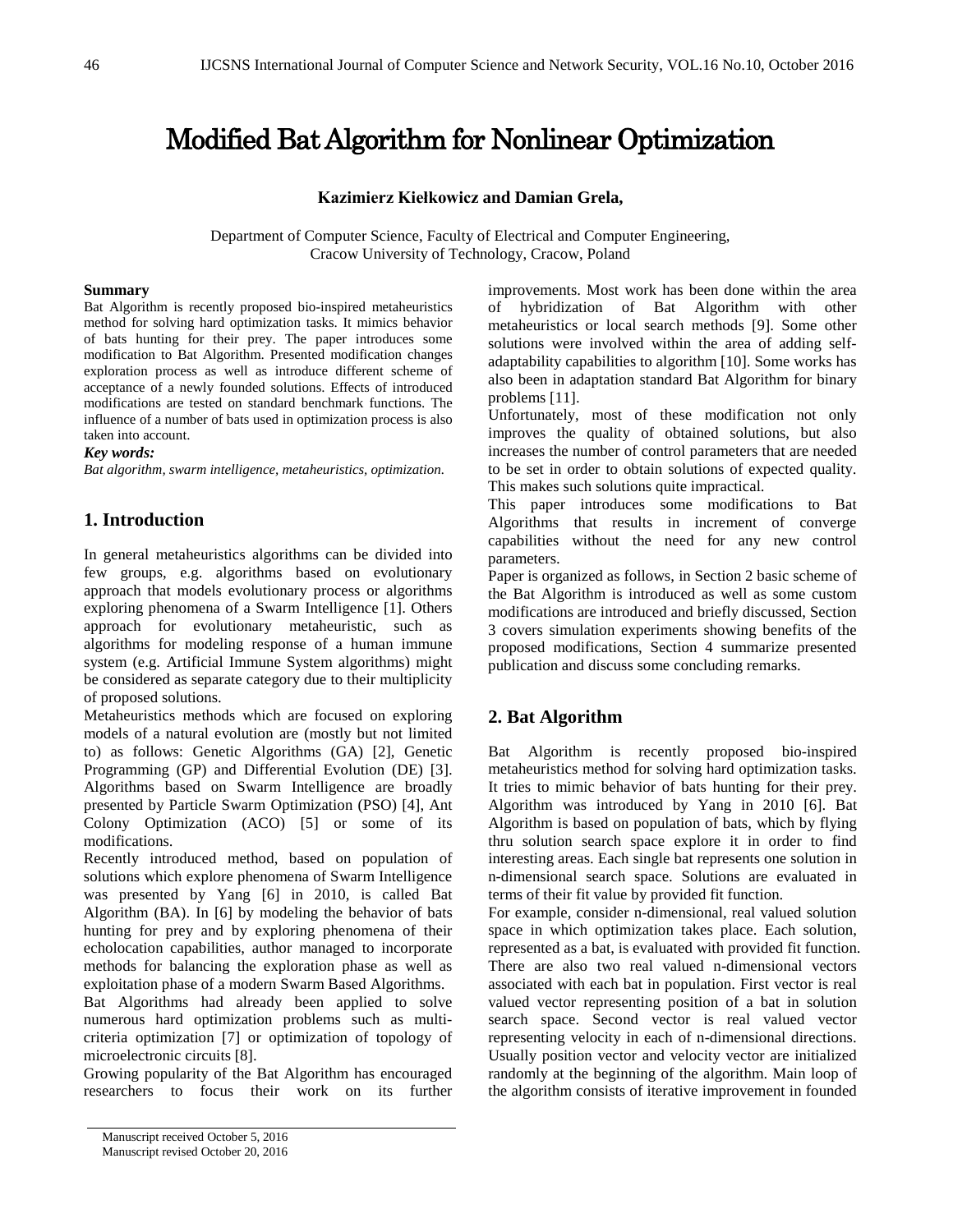solution. At each iteration step fit value is calculated for every member of population of bats by provided fit function, and new velocity vector is calculated based on relative distance from best and current solution in population. Next, position of every bat is updated accordingly to its velocity vector. At the end of each iteration best solution is founded and used as new reference point. Exploring search space continues until some termination conditions are satisfied. Usually these conditions are the maximum number of iterations or improvements in the best solution. As a result, after satisfied stop conditions, the best solution is returned. Pseudo code for Bat Algorithm is listed in Fig.1.

| 1:  | Randomly initialize position $x_i$ and velocity $v_i$ of i-th                            |  |  |  |  |
|-----|------------------------------------------------------------------------------------------|--|--|--|--|
|     | bat in population                                                                        |  |  |  |  |
| 2:  | Initialize pulsation frequency $Q_i \in [Q_{min}, Q_{max}]$ ,                            |  |  |  |  |
|     | pulsation $r_i$ and loudness $A_i$ of i-th bat in population                             |  |  |  |  |
| 3:  | while not termination conditions are satisfied:                                          |  |  |  |  |
| 4:  | for_each bat in population:                                                              |  |  |  |  |
| 5:  | $v_i(t) = v_i(t-1) + O_i(x_i(t-1) - x^*)$                                                |  |  |  |  |
|     | $x_i(t) = x_i(t-1) + v_i(t)$                                                             |  |  |  |  |
| 6:  | if rand $(0,1) > r_i^t$ :                                                                |  |  |  |  |
|     | Generate new solution around current bests                                               |  |  |  |  |
|     | solutions                                                                                |  |  |  |  |
| 7:  | Generate new solution by flying randomly                                                 |  |  |  |  |
| 8:  | if rand(0,1) < $A_i^t$ and $f(x_i) < f(x^*)$ :                                           |  |  |  |  |
|     | Accept new solution and update pulsation and                                             |  |  |  |  |
|     | loudness factors $r_i^t$ and $A_i^t$ as:                                                 |  |  |  |  |
|     | $A_i^{t+1} \leftarrow \alpha A_i^t$ ; $r_i^{t+1} \leftarrow r_i^t (1 - \exp(-\gamma t))$ |  |  |  |  |
| 9:  | Evaluate bats population using fit function $f$                                          |  |  |  |  |
| 10: | Find best bat in population and mark him as $x^*$                                        |  |  |  |  |

Fig. 1 Bat Algorithm.

where:

 $v_i(t)$  - real valued velocity vector of i-th bat,  $x_i(t)$  - real valued position vector of i-th bat,  $Q_i$  - pulsation frequency of i-th bat,  $\alpha$ ,  $\gamma$ ,  $Q_{min}$ ,  $Q_{max}$  - constant.

Equations used for bat position and velocity update, used in algorithm 1 step 5, were introduced in [6]

#### 2.1 Proposed modification to Bat Algorithm

An important aspect of a population-based metaheuristic is balance between exploration and exploitation phase of a search process. Exploration (sometimes called diversification) is responsible for global search capability. While, in contrast, exploitation (sometimes called intensification) response for local search ability of algorithm. As was pointed out in [12] Bat algorithm is powerful at exploitation but has some insufficiency at exploration phase. In our opinion Bat Algorithm also suffer from lack of memory of best solution found during the time of optimization which cause it Bats sometimes

tend to escape from promising area of solutions search space. Bat Algorithm also tends to direct bats outside of the solution search space box. Yang in [6] proposed to use upper bound limits on position vector to overcome these limitations. Bat Algorithm also too often tends to accept solution of worse fit value.

In literature few modifications to Bat Algorithm has been proposed. In [13] Inertia Weight Factor Modification relative to current iteration and max iteration and Adaptive Frequency Modification based on relative bat distance to best solution has been introduced. In [14] dynamic and adaptively adjustment of a bat speed and flight direction has been examined. Self-adaptive capability has also been examined in [10].

Bat Algorithm has also been hybridized with Harmony Search Algorithm [12] or with Differential Evaluation Algorithm [9] In [15] Bat Algorithm with self-adaptation of control parameters has been hybridized with different DE strategies as local search heuristics. However there are no systematic solutions to previously mentioned problem hence proposed modification.

Our modifications to Bat Algorithm are introduced in two places: scheme of acceptance of a new solution is modified and velocity equation is modified to overcome mention limitation. Introduced modifications are summarized in pseudo code listing in Fig.2. There is also introduced memory of best solution found during the process of optimization by the algorithm.

| 1:  | Randomly initialize position $x_i$ and velocity $v_i$ of i-th                            |  |  |  |  |  |
|-----|------------------------------------------------------------------------------------------|--|--|--|--|--|
|     | bat in population                                                                        |  |  |  |  |  |
| 2:  | Initialize pulsation frequency $Q_i \in [Q_{min}, Q_{max}]$ ,                            |  |  |  |  |  |
|     | pulsation $r_i$ and loudness $A_i$ of i-th bat in population                             |  |  |  |  |  |
| 3:  | while not termination conditions are satisfied:                                          |  |  |  |  |  |
| 4:  | for each bat in population:                                                              |  |  |  |  |  |
| 5:  | $v_i(t) = \alpha_i v_i(t-1) + Q_i(x^* - x_i(t-1)) +$                                     |  |  |  |  |  |
|     | $+ O_i(x_{\text{ener}}^* - x_i(t-1))$                                                    |  |  |  |  |  |
|     | $x_i(t) = x_i(t-1) + v_i(t)$                                                             |  |  |  |  |  |
| 6:  | if rand $(0,1) > r_i^t$ :                                                                |  |  |  |  |  |
|     | $x'_i$ $\leftarrow$ generate new solution around current bat $x_i$                       |  |  |  |  |  |
| 7:  | if $f(x_i') < f(x_i)$ or rand(0,1) < $A_i^t$ :                                           |  |  |  |  |  |
|     | $x_i \leftarrow x'_i$                                                                    |  |  |  |  |  |
|     | Update values of pulsation and loudness,                                                 |  |  |  |  |  |
|     | respectively $r_i^t$ and $A_i^t$ as:                                                     |  |  |  |  |  |
|     | $A_i^{t+1} \leftarrow \alpha A_i^t$ ; $r_i^{t+1} \leftarrow r_i^t (1 - \exp(-\gamma t))$ |  |  |  |  |  |
| 8:  | Evaluate bats population using fit function $f$                                          |  |  |  |  |  |
| 9:  | Find best bat in population and mark him as $x^*$                                        |  |  |  |  |  |
| 10: | if $f(x^*) < f(x_{\text{ener}}^*)$ :                                                     |  |  |  |  |  |
| 11: | $x^*_{ever} \leftarrow x^*$                                                              |  |  |  |  |  |

Fig. 2 Modification of Bat Algorithm.

Our solution modifies bat position and velocity equations. In comparison with equations presented in [6], author use archive component to help direct bats towards area where good solutions were used to be known and also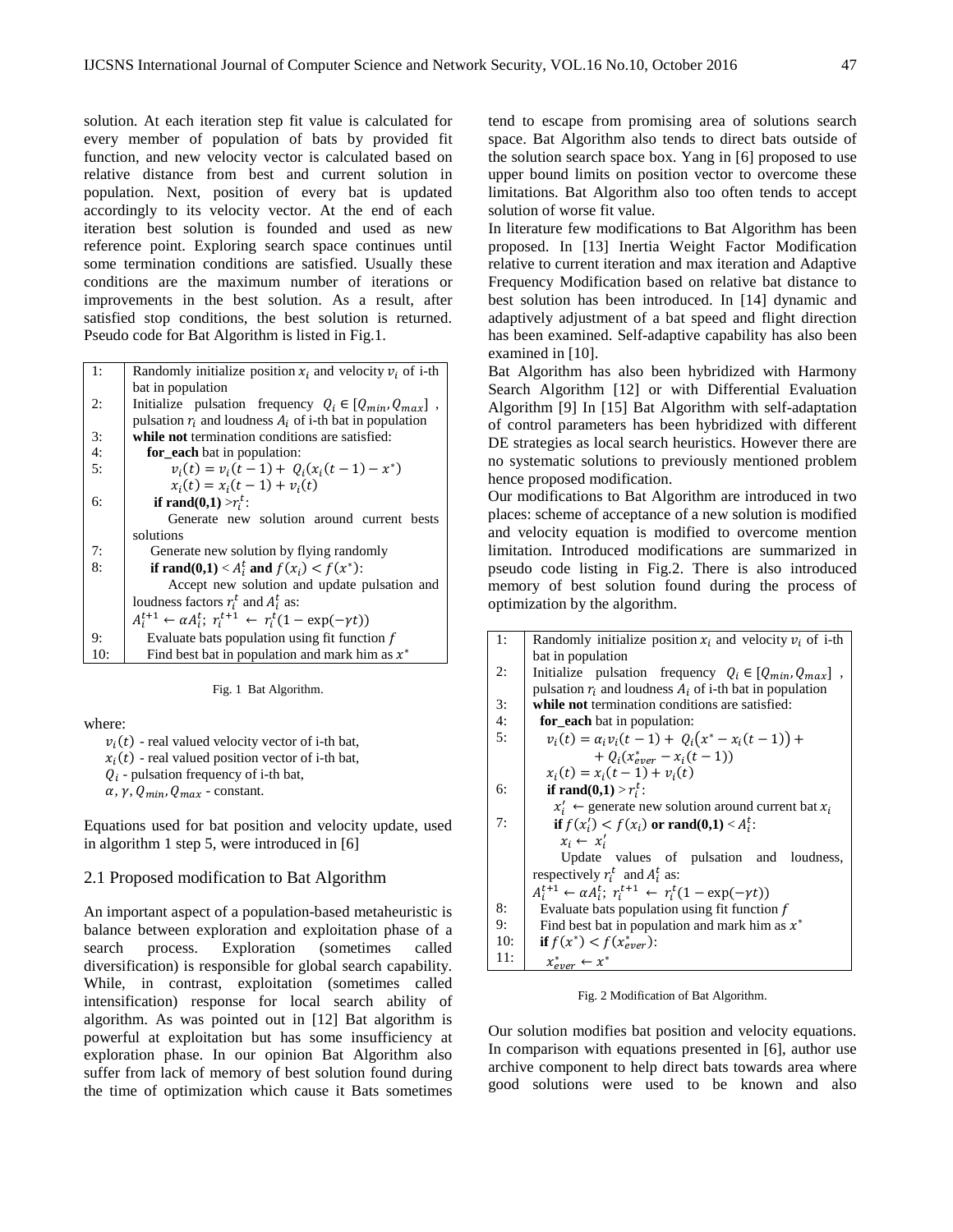incorporates some concept of cognition coefficients instead of using upper bounds limits. Equations (1) and (2) shows proposed modification.

$$
v_i(t) = \alpha_i v_i(t-1) + Q_i(x^* - x_i(t-1)) ++ Q_i(x_{\text{ever}}^* - x_i(t-1)) +x_i(t) = x_i(t-1) + v_i(t)
$$
\n(1)

where:

 $\alpha_i$  - cognition coefficient of i-th bat  $x^* - x_i(t - 1)$  - social component  $x_{ever}^* - x_i(t-1)$  - archive component  $Q_i$  - pulsation frequency of i-th bat

In comparison to equations proposed by Yang in [6] we can see that modified velocity equation is using cognition coefficients to limit the influence of past direction (taken at time t-1) at the decision taken at current t iteration. There is also archive component that helps bats build social knowledge of the previously, globally found best solution.

Proposed modification to the scheme of acceptance of new solutions are tend to limit the probability of acceptance of worse solution. Comparing original with our modification the worse solution in original approach is accepted with probability  $A_i$ , where in modified algorithm worse solution is accepted only with probability  $(1 - r_i)A_i$ . There is obvious relation that, satisfying that  $r_i > 0$  and  $A_i > 0$ , the fallowing relation is true  $(1 - r_i)A_i < A_i$ . Our modification also includes new form of memory  $x_{\text{ever}}^*$  of a best solution ever found.

What is important, our introduced modification doesn't change computation complexity of the algorithm in the context of big Ο notation since proposed modification are linear in nature and are not based on additional computation or evaluation of a fitness function.

# **3. Simulation experiments**

Our modifications has been tested on set of standard and well known in literature benchmark functions. Simulation experiments were performed on a PC computer running Linux on Intel Core i7 2.20GHz with 8GB of RAM. Algorithms has been implemented in C++ and compiled with GCC. Section 3.1 briefly introduce used test functions, Section 3.2 reports obtained results. Simulation were re-run 10 times for every test function, mean and standard deviation are reported. Each of test functions was performed using 10, 20 and 30 dimensions' variants.

### 3.1 Test Functions

Presented algorithm has been tested on three well known and wildly accepted test function for continues optimization. Used functions was: Sphere, Rastrigin and Rosenbrock [15]. In every equation D will stand for dimension of the function and  $\vec{x}$  is real valued vector in search space,  $\vec{x} \in \mathcal{R}^D$ .

First function was standard test function called Sphere Function. It is convex, unimodal simple test function for metaheuristics (equ. 3), with global solution at the point  $\vec{x} = (0,0,...,0)$ 

$$
f_{Sphere}(\vec{x}) = \sum_{i=1}^{D} x_i^2
$$
 (3)

Second function was Rastrigin's Function. It is based on Sphere function (equ.3) by adding sinusoidal modulation we obtain Rastrigin function (equ. 4). It is multimodal non-linear function with global minimum at point  $\vec{x} =$  $(0,0,...,0)$ 

$$
f_{Rastrigin}(\vec{x}) = 10D + \sum_{i=1}^{D} (x_i^2 - 10\cos(2\pi x_i) \quad (4)
$$

Last was Rosenbrock's function (equ. 5) which has its global solution at point  $\vec{x} = (0,0,...,0)$ . Rosenbrock's solution is located in wide parabolic shaped valley. This makes it very complicated point to reach by evolutionary methods. Rosenbrock function is unimodal for D=2,3 while it's multimodal for more dimensions [16]

$$
f_{Rosenbrock}(\vec{x}) = \sum_{i=1}^{D-1} 100(x_{i+1} - x_i^2)^2 + (x_i - 1)^2
$$
 (5)

#### 3.2 Experiments

Simulation experiments were based on continues optimization of real valued non-linear functions. Optimization task was to find minimum of a test function. Each function was optimized in three dimensionality variation, for  $D=10$ ,  $D=20$  and  $D=30$ . Each test was rerun 10 times and mean solution and standard deviation were reported. Founded solution as well as standard deviation were presented in Tables 1, 2 and 3 for Sphere, Rastrigin and Rosenbrock test function respectively.

Optimized function was limited in D dimensional cube with limitation  $\{-15, 15\}$  on each side. Each test were run for n bats number in population, where  $n \in \mathbb{R}$ {10, 20, 50, 100}.

Each bat was represented by D-dimension real valued vector  $x \in \mathbb{R}^D$ . Initial population were generated randomly, loudness and pulsation parameters where set to  $A_i =$ 0.1,  $r_i = 0.9$ . Termination conditions were set to 1000 iterations. Method that was used to generate new solution were "random walk" around current solution. Best solutions were underlined.

Table 1: Mean solution found from 10 tries for Sphere function.

|             | n  | $D=10$                | $D=20$                | $D=30$                |
|-------------|----|-----------------------|-----------------------|-----------------------|
| Mean value  | 10 | $1800 \cdot 10^{-6}$  | 25200.10-6            | $1054 \cdot 10^{-4}$  |
| Stand, dev. |    | $900 \cdot 10^{-6}$   | $9370 \cdot 10^{-6}$  | $346.8 \cdot 10^{-4}$ |
| Mean value  | 20 | $230 \cdot 10^{-6}$   | 5540.10 <sup>-6</sup> | $270 \cdot 10^{-4}$   |
| Stand, dev. |    | $150 \cdot 10^{-6}$   | $1710 \cdot 10^{-6}$  | $78.5 \cdot 10^{-4}$  |
| Mean value  | 50 | $0.137 \cdot 10^{-6}$ | $353 \cdot 10^{-6}$   | $33.3 \cdot 10^{-4}$  |
| Stand, dev. |    | $6.76 \cdot 10^{-6}$  | $127 \cdot 10^{-6}$   | $11.1 \cdot 10^{-4}$  |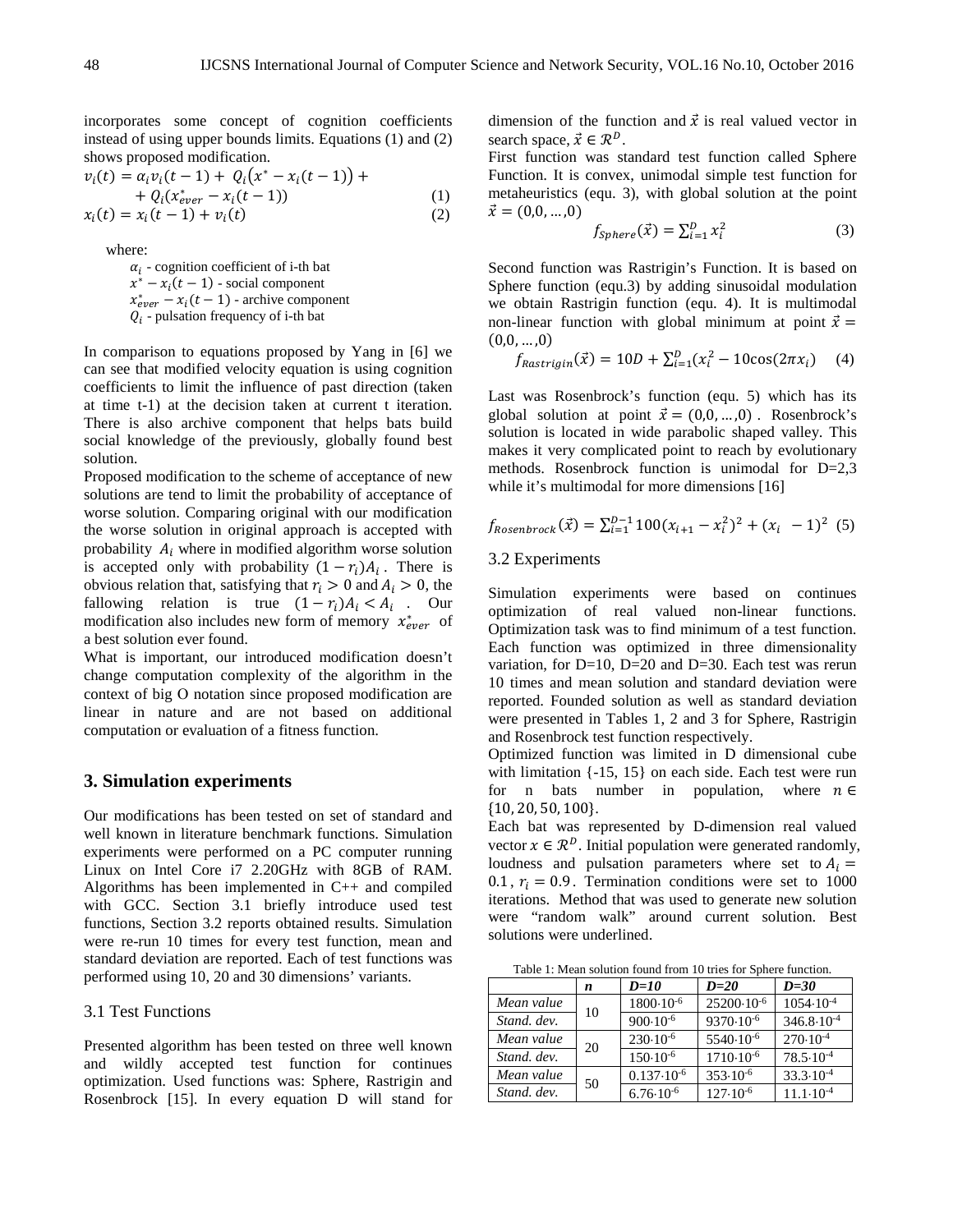| Mean value  | 100 | $1,57.10 - 6$          | 38.6.10 $-6$        | 77.10 <del>1</del> |
|-------------|-----|------------------------|---------------------|--------------------|
| Stand, dev. |     | 51 80.10 <sup>-6</sup> | $2.8 \cdot 10^{-6}$ | $0.91.10^{-4}$     |

|             | n   | $D=10$ | $D=20$ | $D=30$  |
|-------------|-----|--------|--------|---------|
| Mean value  | 10  | 26.021 | 93.403 | 231.479 |
| Stand, dev. |     | 9.138  | 27.073 | 39.442  |
| Mean value  | 20  | 20.188 | 63.064 | 112.660 |
| Stand, dev. |     | 10.520 | 16.898 | 32.394  |
| Mean value  | 50  | 15.329 | 35.630 | 73.273  |
| Stand, dev. |     | 5.205  | 13.781 | 26.509  |
| Mean value  | 100 | 13.035 | 29.878 | 59.406  |
| Stand, dev. |     | 5.791  | 9.729  | 15.712  |

Table 2: Mean solution found from 10 tries for Rastrigin function.

| Table 3: Mean solution found from 10 tries for Rosenbrock function. |  |
|---------------------------------------------------------------------|--|
|---------------------------------------------------------------------|--|

|             | n   | $D=10$ | $D=20$  | $D=30$  |
|-------------|-----|--------|---------|---------|
| Mean value  | 10  | 15.130 | 92.707  | 202.422 |
| Stand, dev. |     | 20.321 | 111.359 | 216.167 |
| Mean value  | 20  | 8.112  | 62.930  | 87.279  |
| Stand, dev. |     | 1.639  | 62.619  | 66.909  |
| Mean value  | 50  | 8.583  | 29.889  | 81.823  |
| Stand, dev. |     | 0.938  | 22.738  | 57.414  |
| Mean value  | 100 | 7.782  | 17.791  | 37.268  |
| Stand, dev. |     | 1.163  | 1.743   | 15.339  |

According to Tables 1, 2 and 3, increasing the number of bats used in optimization process results in improvement of quality of found solution and, at the same time, in deceasing of standard deviations. As it can be seen in Tables 1 thru 3 with increasing dimensionality of the search problem, performance of proposed algorithm decrease. The reason for that is as the dimensionality of the optimized function increase search space exponentially increases as well. Second with increasing dimensionality of some optimization problems we might cause change in characteristic of these objective problems. For instance, Rosenbrock function [17], which is unimodal in 2 or 3 dimension, may include multiple local minima for higher number of dimensions [16].

By comparing results reported of modified Bat Algorithm with results reported for standard Bat Algorithm [9] (using the same optimization task and the same test function) proposed modification has positive effect on quality founded by algorithm. In [9] Bat Algorithm was also hybridized with DE. The results for Hybrid BA were similar to results for our modified Bat Algorithm without any hybridizations. Hybridization of modified Bat Algorithm might be interesting path for further research.

The obtained results of modified Bat Algorithm are better that results reported for PSO algorithm in [18] for the same optimization task and the same test function.

# **4. Conclusions**

This paper shows the possibility of modification of Bat Algorithm [6]. Original Bat Algorithm is powerful at

exploitation but has some insufficiency at exploration phase. It also tends to direct bats outside of solution search space box. Another important issue is that it too often tends to accept solution of worse fit value. In literature few modifications to Bat Algorithm been proposed to tackle mentioned insufficiency [13][14][10]. Unfortunately there are no systematic solutions to these problem, hence our proposed modification.

Our modification to Bat Algorithm are two fold in nature. First: scheme of acceptance of new solution as well as velocity equation are modified. Acceptance scheme is modified in order to reduce probability of acceptance of worse solution. Velocity update equation is modified by introducing cognitive coefficient and archive component. Last one is form of additional memory which stores best solution ever found during the optimization process.

Comparing original [6] and modified Bat Algorithm it can be seen that in original version worse solution is accepted with probability  $A_i$ , where in proposed modification worse solution might be accepted with probability  $(1 - r_i)A_i$ . There is obvious relation that, satisfying that  $r_i > 0$  and  $A_i > 0$ , the fallowing relation is true  $(1 - r_i)A_i < A_i$ . Proposed modification also includes new form of memory  $x_{ever}^*$  of best solution ever found.

Those modifications were tested in few simulation experiments. Experiments were performed for continues non-linear optimizations problem: minimize real valued test functions. Three well know test functions were used: Sphere, Rastrigin and Rosenbrock [15]. According to numerical experiments proposed modification improves quality of founded solutions.

Reported results of modified Bat Algorithm are close to these reported for Hybridized Bat Algorithm with DE in [4] but without any additional parameters for configuring algorithm. Moreover, our modification doesn't change computation complexity of the algorithm in the context of big Ο notation since proposed modification are linear in nature and are not based on additional computation or evaluation of a fitness function.

#### **References**

- [1] R. C. Eberhart, Y, Shi, "Empirical Study of Particle Swarm Optimization",1999.
- [2] D. E. Goldberg, "Genetic algorithms in search, optimization and machine learning", Kluwer Academic Publishers, 1989.
- [3] R. Storn, K. Price, "Differential evolution a simple and efficient adaptive scheme for global optimization over continuous spaces", Technical Report, 1995.
- [4] J. Kennedy, R. C. Eberhart, "Particle swarm optimization", In Proc. of IEEE Int. Conf. on Neural Networks, vol. 4, pp. 1942–1948, 1995
- [5] M. Dorigo, V. Maziezzo, A. Colorni, "The ant system: optimization by a colony of cooperating ants", IEEE Trans. on Systems, Man and Cybernetics B, vol. 26, no. 1, pp. 29– 41, 1996.